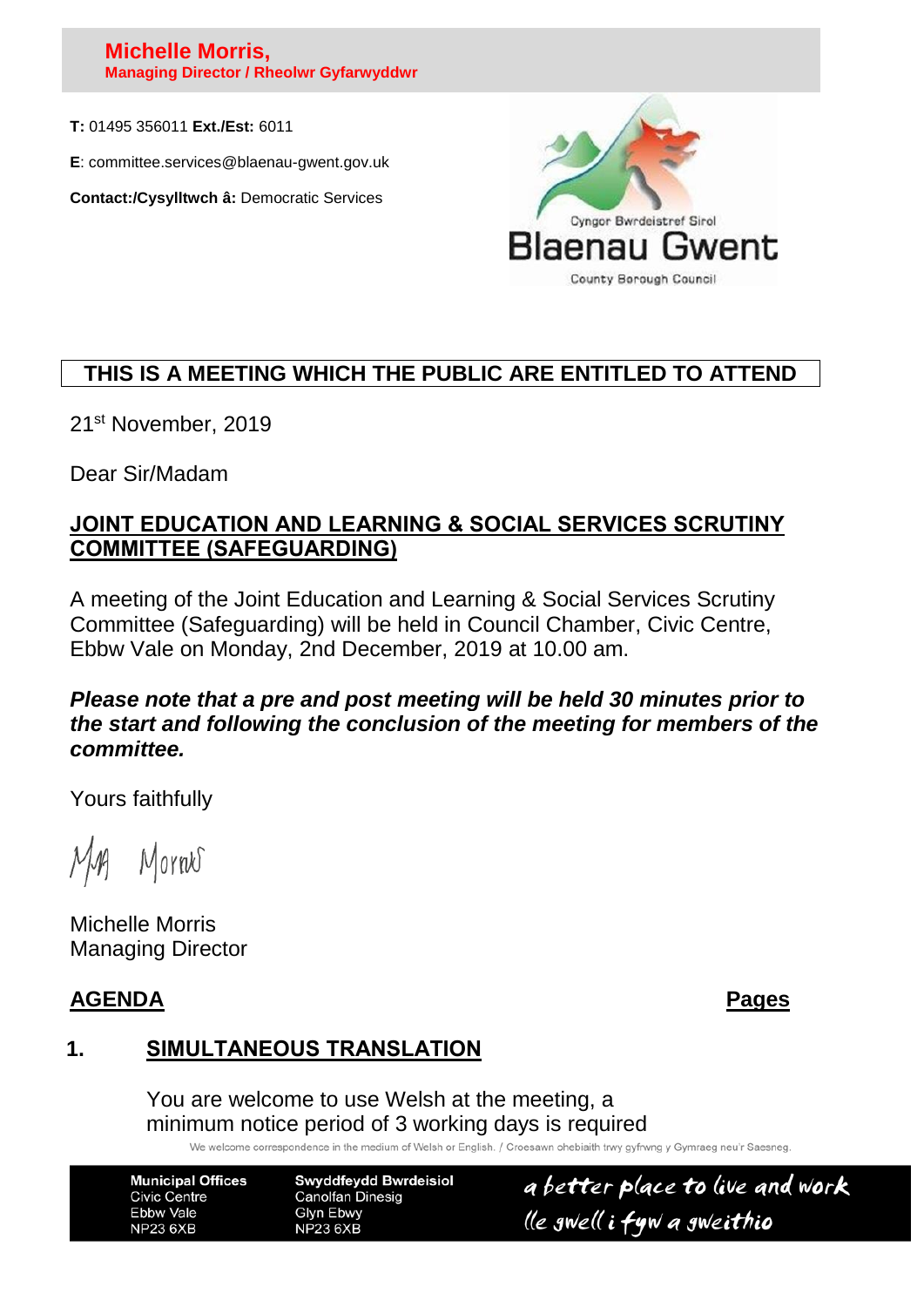should you wish to do so. A simultaneous translation will be provided if requested.

#### **2. APOLOGIES**

To receive.

#### **3. DECLARATIONS OF INTERESTS AND DISPENSATIONS**

To consider any declarations of interests and dispensations made.

#### **4. JOINT EDUCATION & LEARNING AND SOCIAL SERVICES SCRUTINY COMMITTEE (SAFEGUARDING)** 5 - 12

To receive the Minutes of the Joint Education & Learning and Social Services Scrutiny Committee (Safeguarding) held on  $15<sup>th</sup>$  July, 2019.

(Please note the Minutes are submitted for points of accuracy only)

# **5. ACTION SHEET - 15TH JULY 2019** 13 - 18

To receive the action sheet.

### **6. EXECUTIVE DECISION SHEET** 19 - 20

To receive the Executive Decision Sheet.

#### **7. SAFEGUARDING PERFORMANCE INFORMATION FOR SOCIAL SERVICES AND EDUCATION - 1ST APRIL TO 30TH JUNE 2019** 21 - 46

To consider the report of the Service Manager Children's Services and the Strategic Education Improvement Manager.

#### **8. ADULT SAFEGUARDING REPORT - 1ST APRIL TO 30TH JUNE 2019** 47 - 54

To consider the report of the Head of Adult Services.

#### **9. QUALITY ASSURING SAFEGUARDING IN LOCAL GOVERNMENT EDUCATION SERVICES (LGES)** 55 - 66